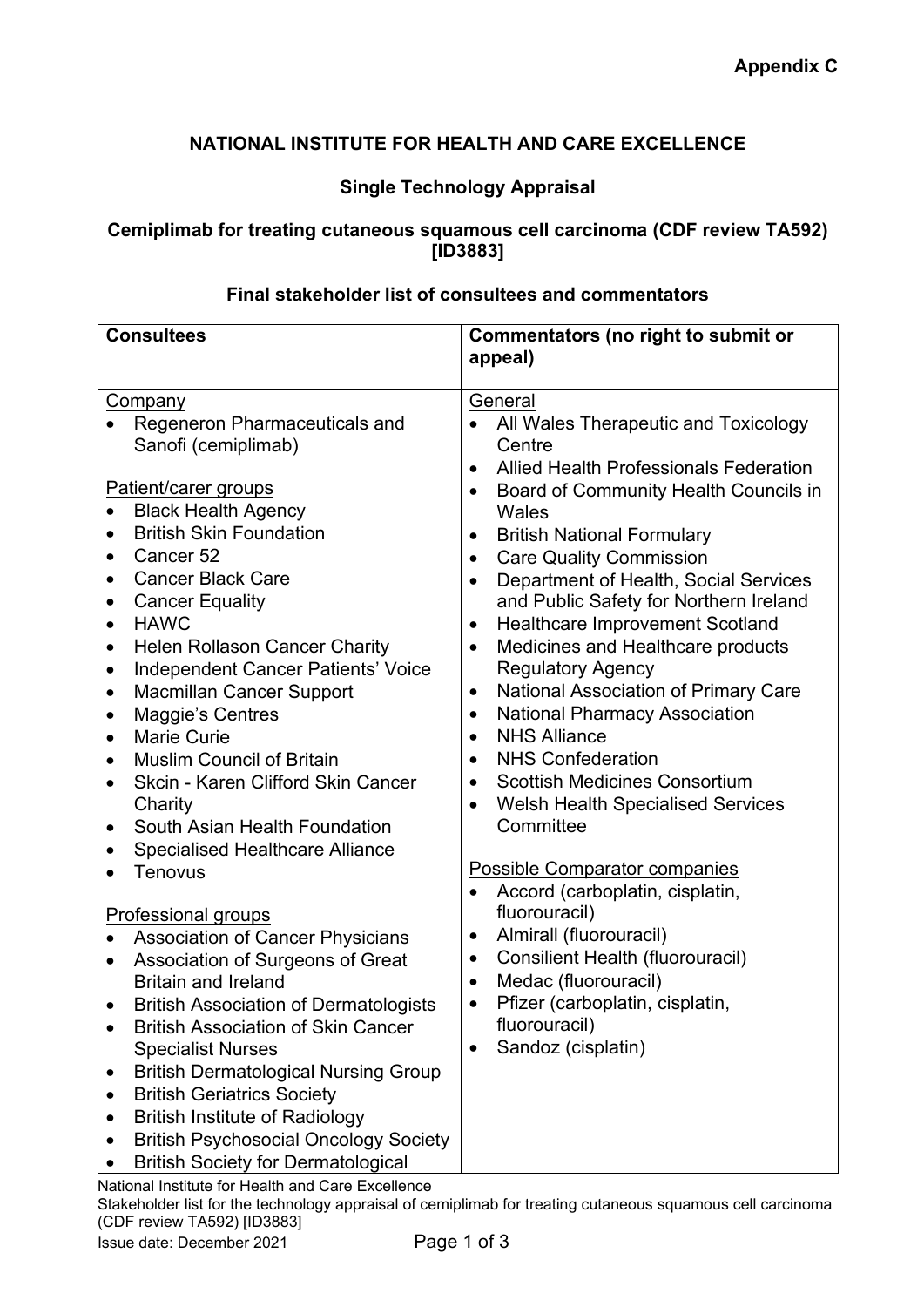| <b>Consultees</b>                                                                                                                                                                                                                                                                                                                                                                                                                                                                                                              | Commentators (no right to submit or<br>appeal)                                                                                                                                                                                                                                                                                                                                                                                                                                                                      |
|--------------------------------------------------------------------------------------------------------------------------------------------------------------------------------------------------------------------------------------------------------------------------------------------------------------------------------------------------------------------------------------------------------------------------------------------------------------------------------------------------------------------------------|---------------------------------------------------------------------------------------------------------------------------------------------------------------------------------------------------------------------------------------------------------------------------------------------------------------------------------------------------------------------------------------------------------------------------------------------------------------------------------------------------------------------|
| Surgery<br><b>Cancer Research UK</b><br><b>Primary Care Dermatology Society</b><br>Royal College of General Practitioners<br>Royal College of Nursing<br>Royal College of Pathologists<br>Royal College of Physicians<br>Royal College of Radiologists<br>Royal College of Surgeons<br><b>Royal Pharmaceutical Society</b><br><b>Royal Society of Medicine</b><br>Society and College of Radiographers<br><b>UK Clinical Pharmacy Association</b><br>$\bullet$<br><b>UK Health Forum</b><br><b>UK Oncology Nursing Society</b> | Relevant research groups<br>Cochrane Skin Group<br>Institute of Cancer Research<br><b>MRC Clinical Trials Unit</b><br>$\bullet$<br>Melanoma Fund<br>$\bullet$<br><b>National Cancer Research Institute</b><br>$\bullet$<br><b>National Cancer Research Network</b><br>$\bullet$<br>National Institute for Health Research<br><b>Skin Cancer Research Fund</b><br><b>Skin Treatment &amp; Research Trust</b><br><b>Associated Public Health Groups</b><br><b>Public Health England</b><br><b>Public Health Wales</b> |
| <b>Others</b><br>Department for Health and Social<br>Care<br><b>NHS England</b><br><b>NHS Herts Valleys CCG</b><br>NHS Telford & Wrekin CCG<br><b>Welsh Government</b>                                                                                                                                                                                                                                                                                                                                                         |                                                                                                                                                                                                                                                                                                                                                                                                                                                                                                                     |

NICE is committed to promoting equality, eliminating unlawful discrimination and fostering good relations between people who share a protected characteristic and those who do not. Please let us know if we have missed any important organisations from the lists in the matrix, and which organisations we should include that have a particular focus on relevant equality issues.

## *PTO FOR DEFINITIONS OF CONSULTEES AND COMMENTATORS*